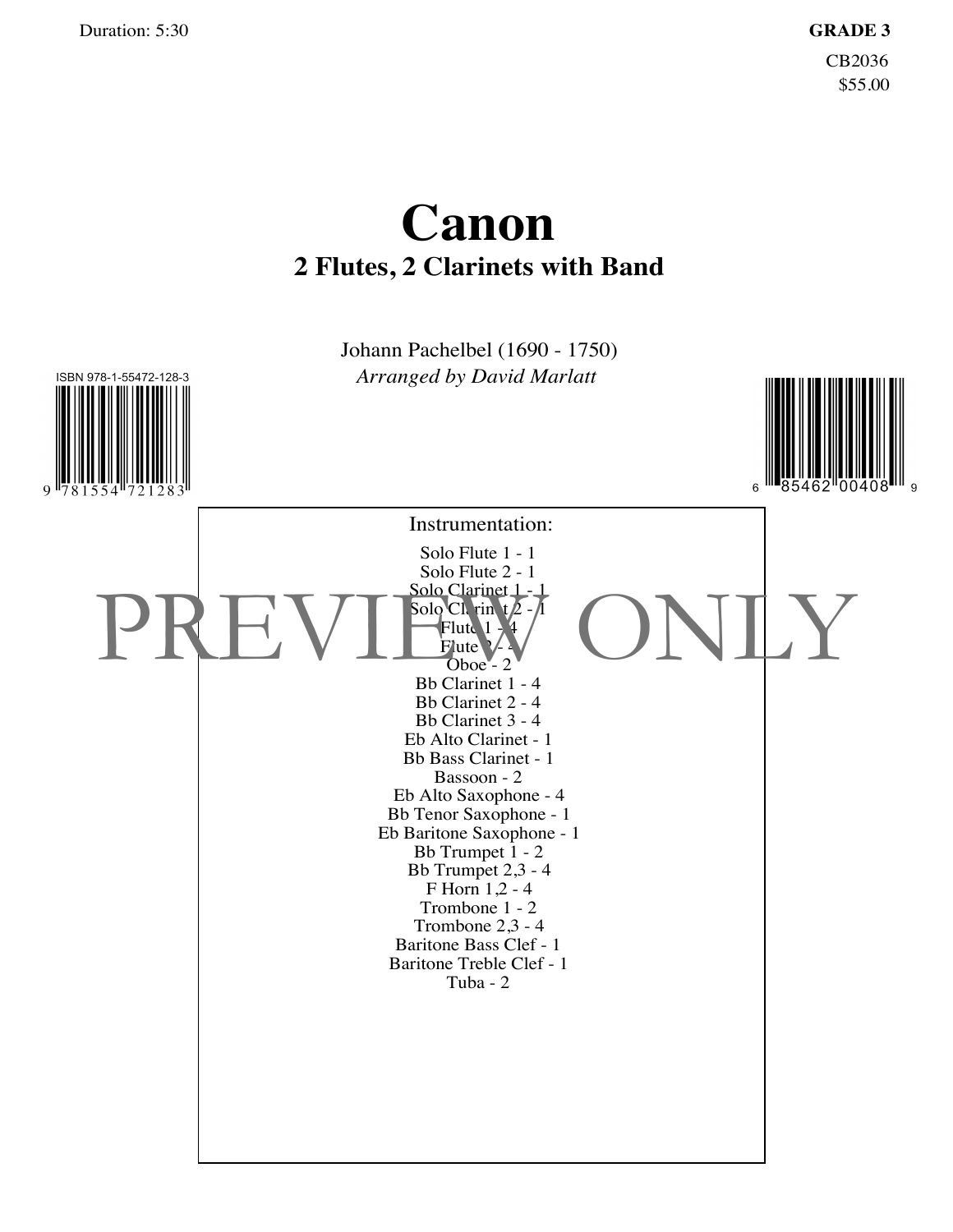*Eighth Note Publications*

## Canon 2 Flutes, 2 Clarinets with Band

*Arranged by David Marlatt* Johann Pachelbel

#### THE WORK:

The incredible fame and popularity of this work is staggering. What is not commonly known is "the" version of the Canon, which many understand to be the original, is scored for 3 violins and continuo. This is not the original version. Pachelbel's first scoring was a Canon and Gigue for solo organ.

There have been many arrangements of this work for every combination of instruments including solo piano, steel drums, recorder ensemble, trumpet octet, several for brass quintet and double brass quintet.

#### NOTES TO THE CONDUCTOR:

The solo group should take center stage for the majority of the piece. This means good balance between the soloists and the remainder of the ensemble is crucial.

If balanced correctly, this arrangement should sound like two groups are playing-the four soloists (with the repeated ground in the basses) and the band. The band parts should interact with one another and the soloists should intertwine their lines with each other. The resulting effect is really quite interesting.

The function station of practice their parts first on their wn, then s a quartet to match sound, articulations and volume. This group must act as a chamber ensemble to themselves with the band in a supporting role until measure 49 at which point the ensemble joins the soloists and the solo group's sound is blended with the ensemble. Id intertwine their lines with each other. The resulting effect is really quite interesting.<br>
If ur old st should practic their pursts in the irrevine, then s a quality of the strek s und, arth vilation with the book at a

There are no percussion parts in this more chamber-style work. It is a nice break for the audience not to hear continuous percussion which is often how much concert band music is scored.

### **www.enpmusic.com**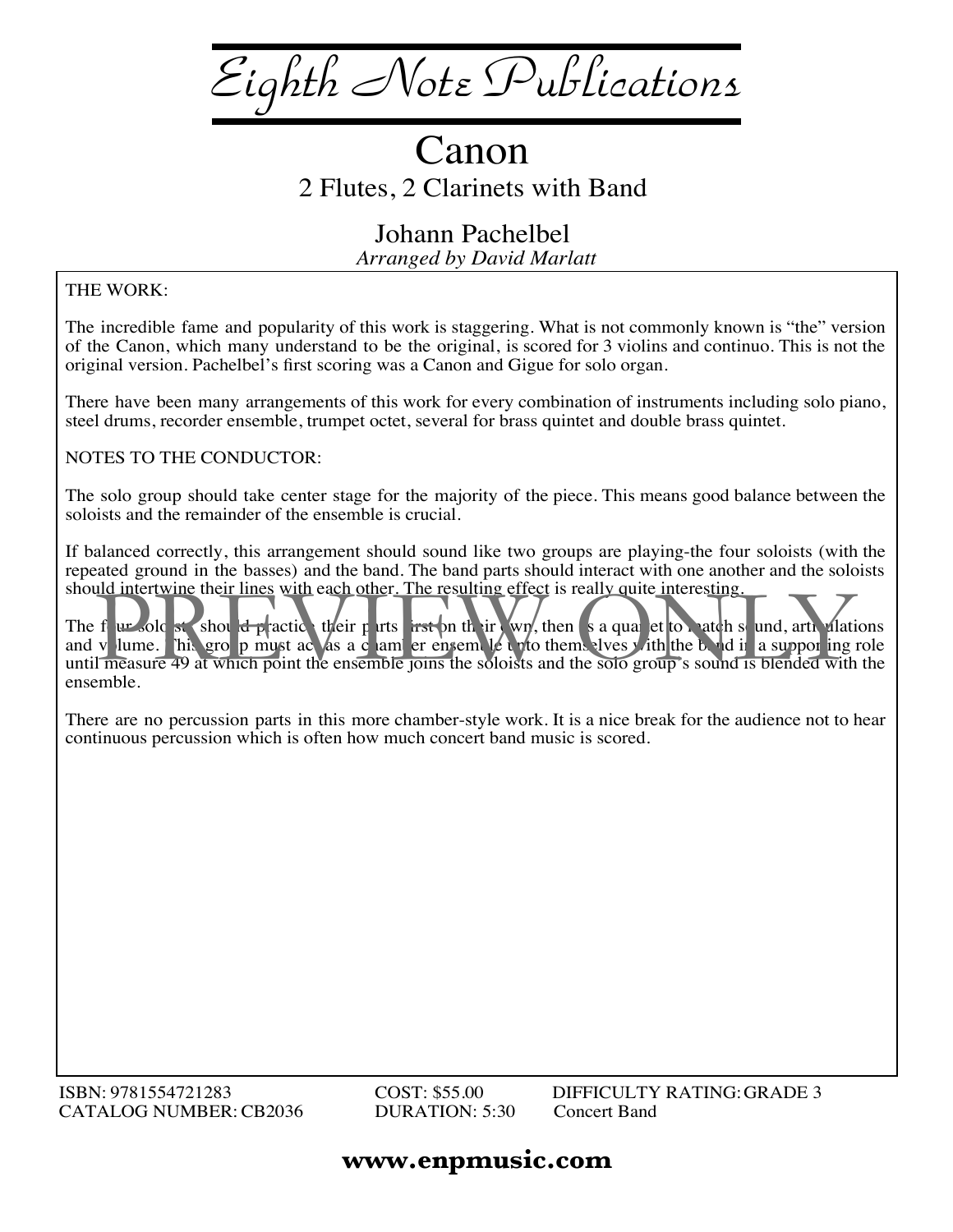

www.enpmusic.com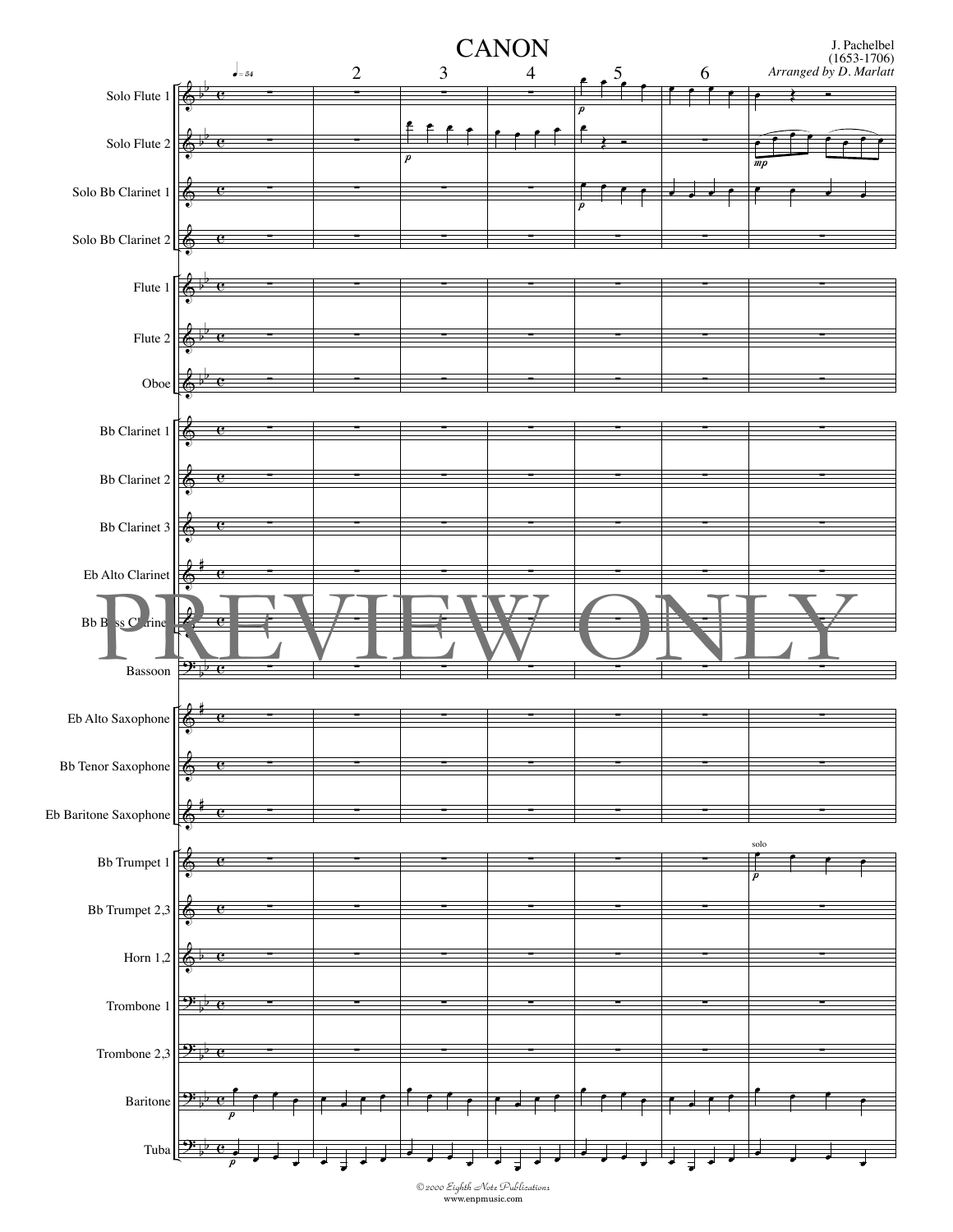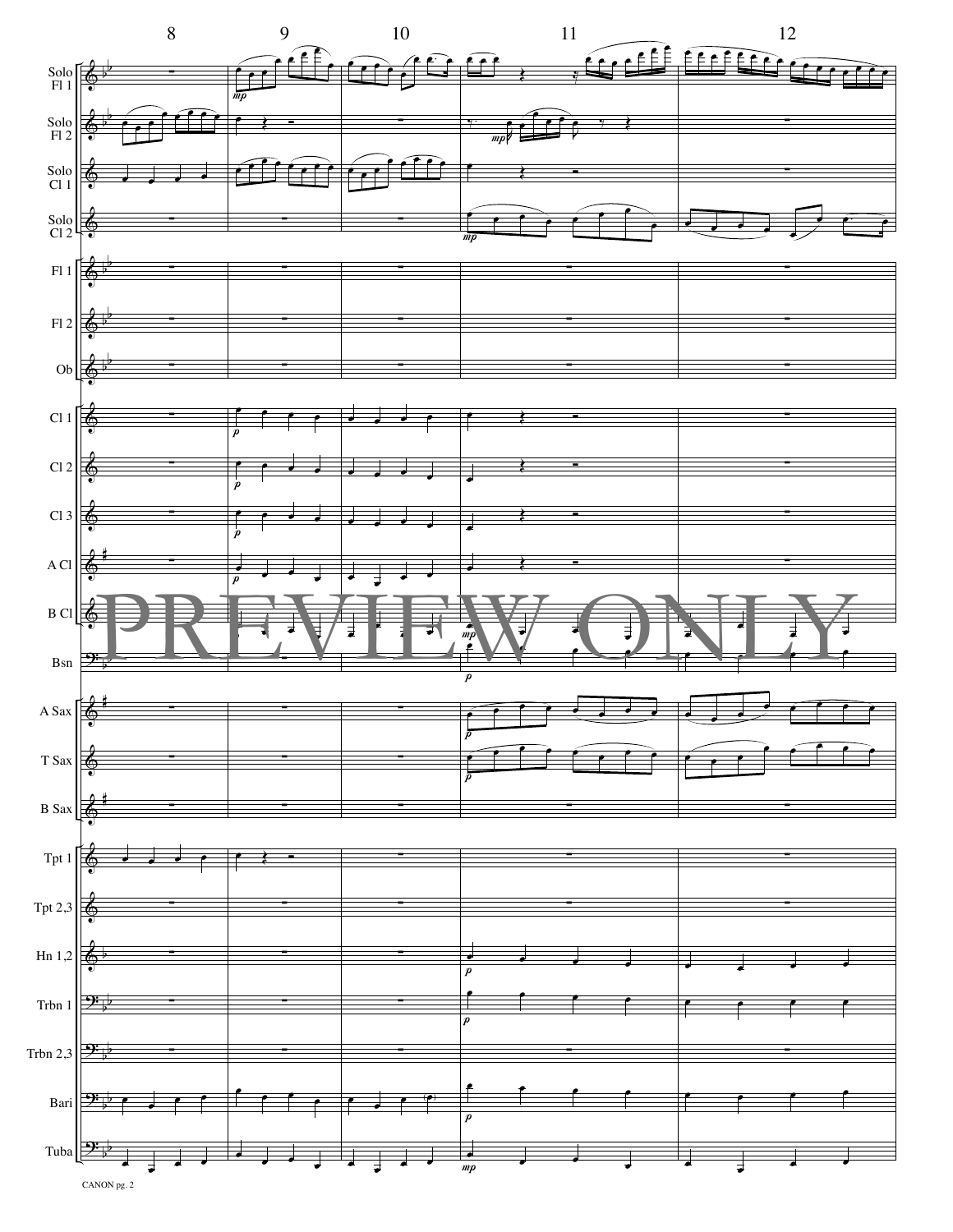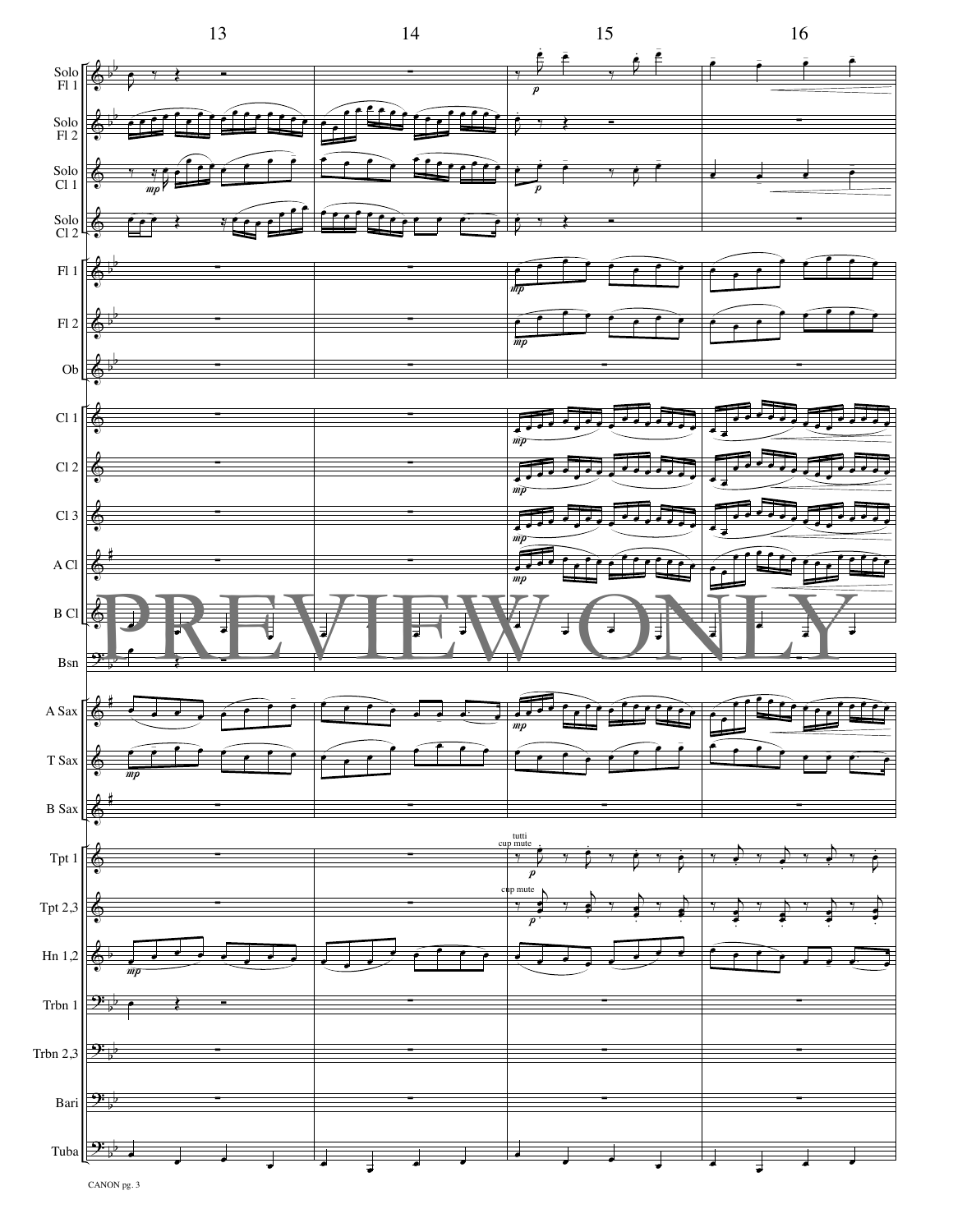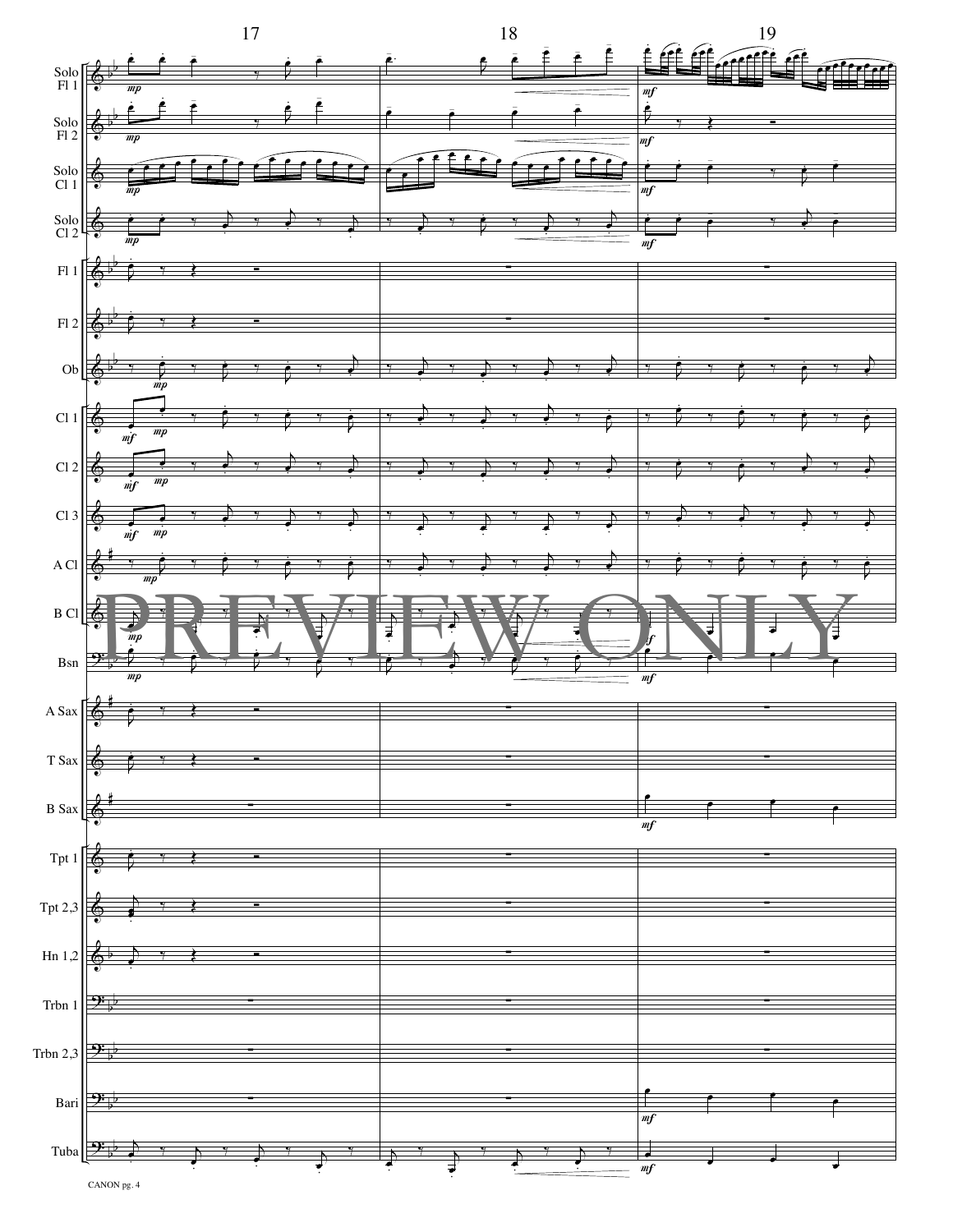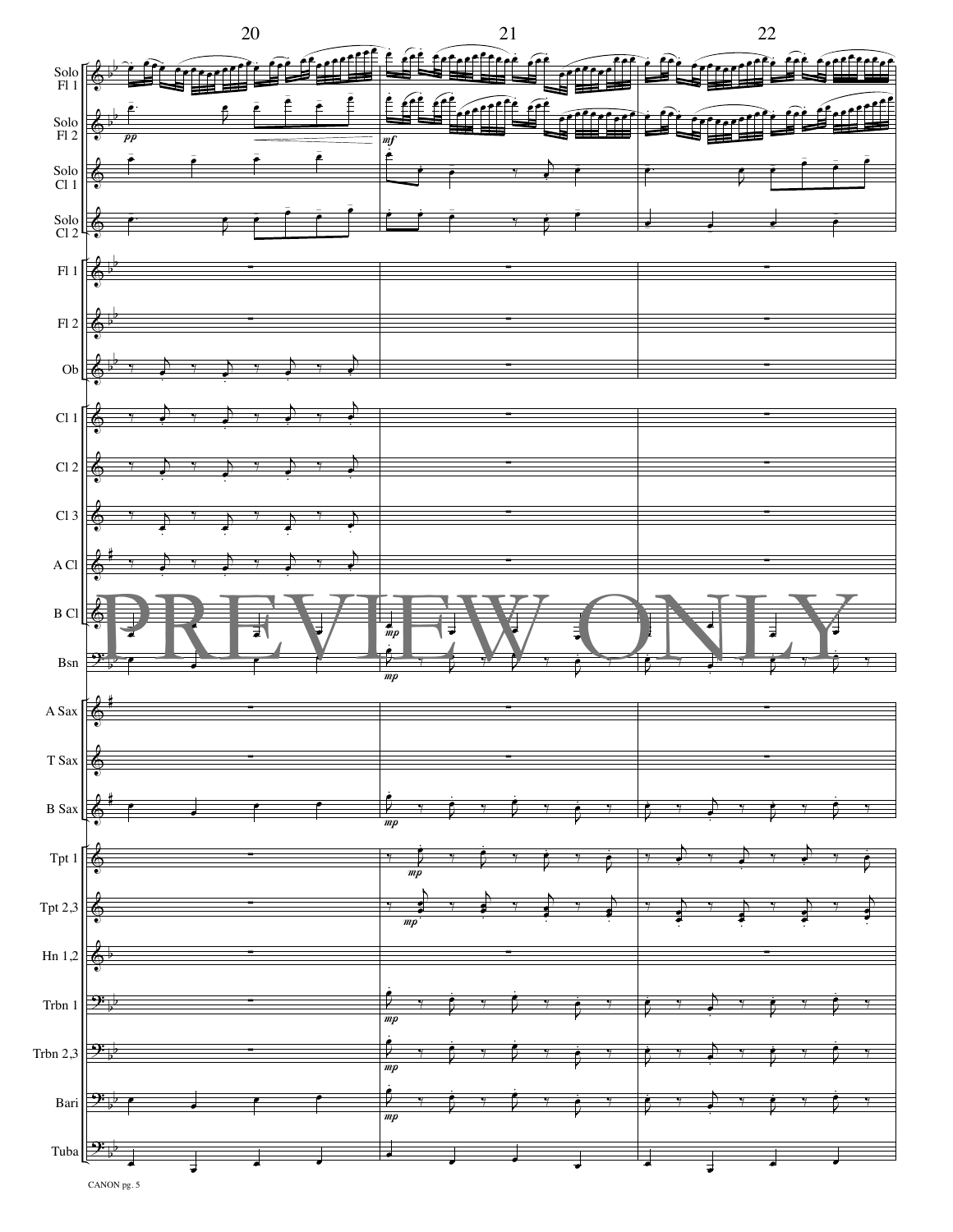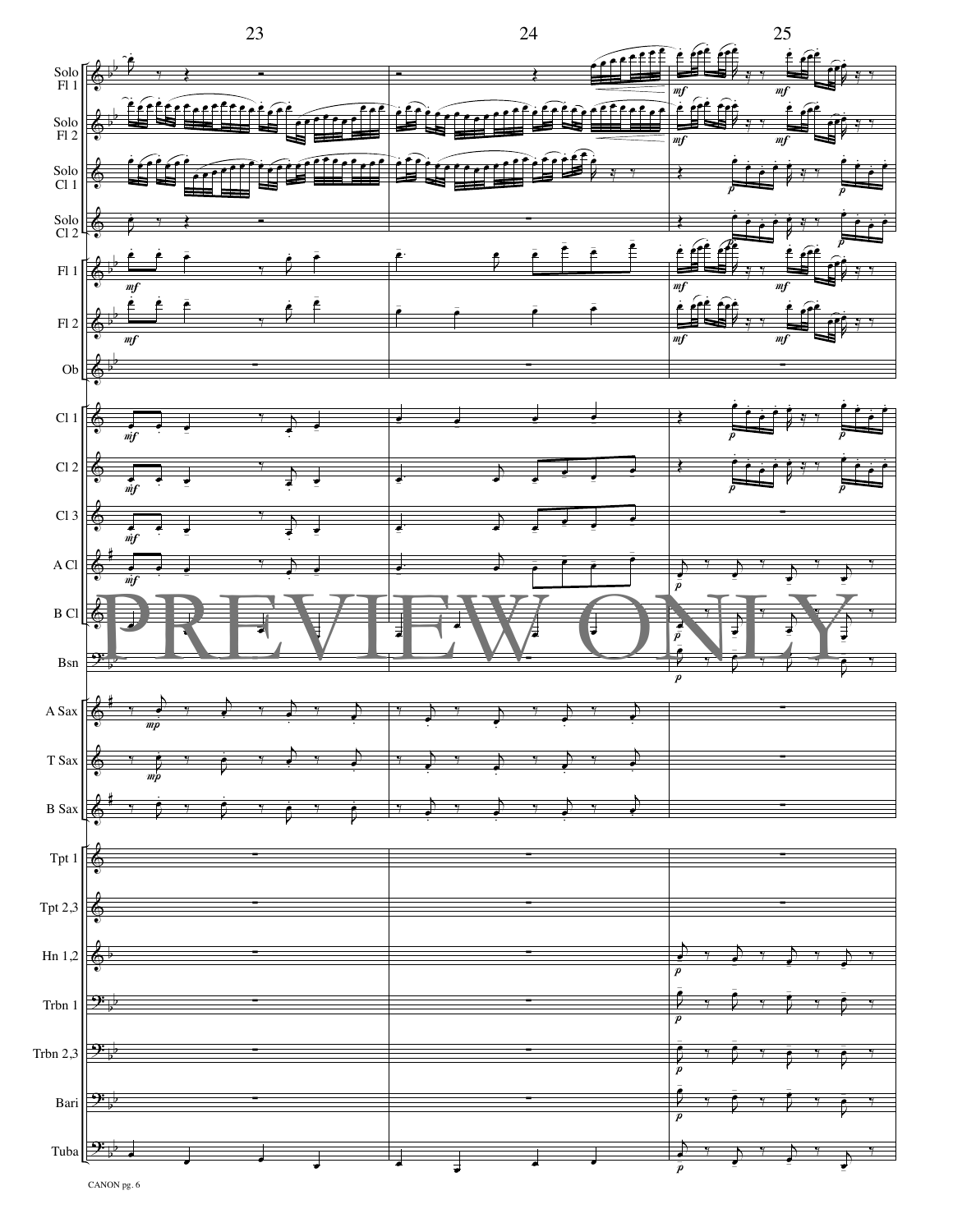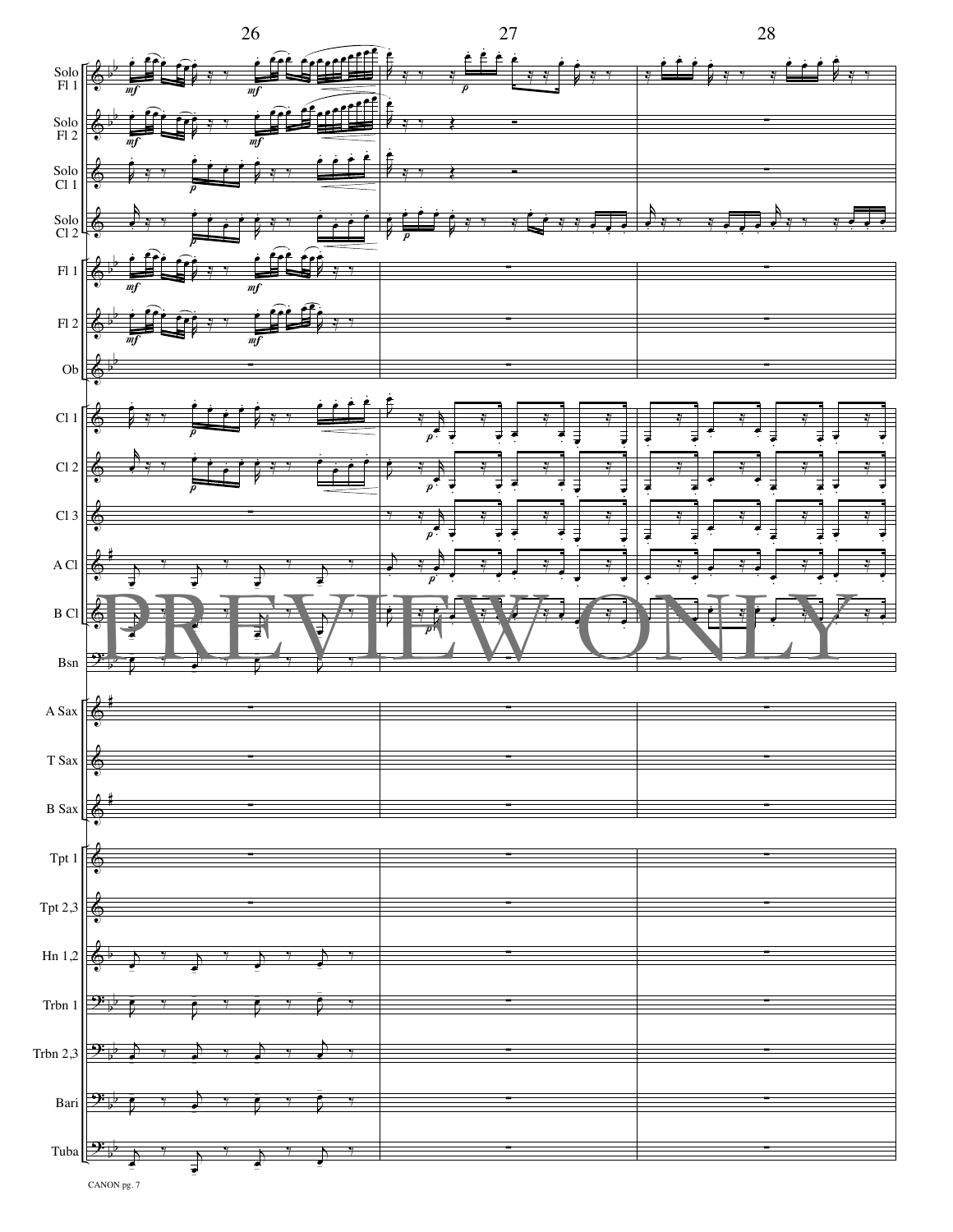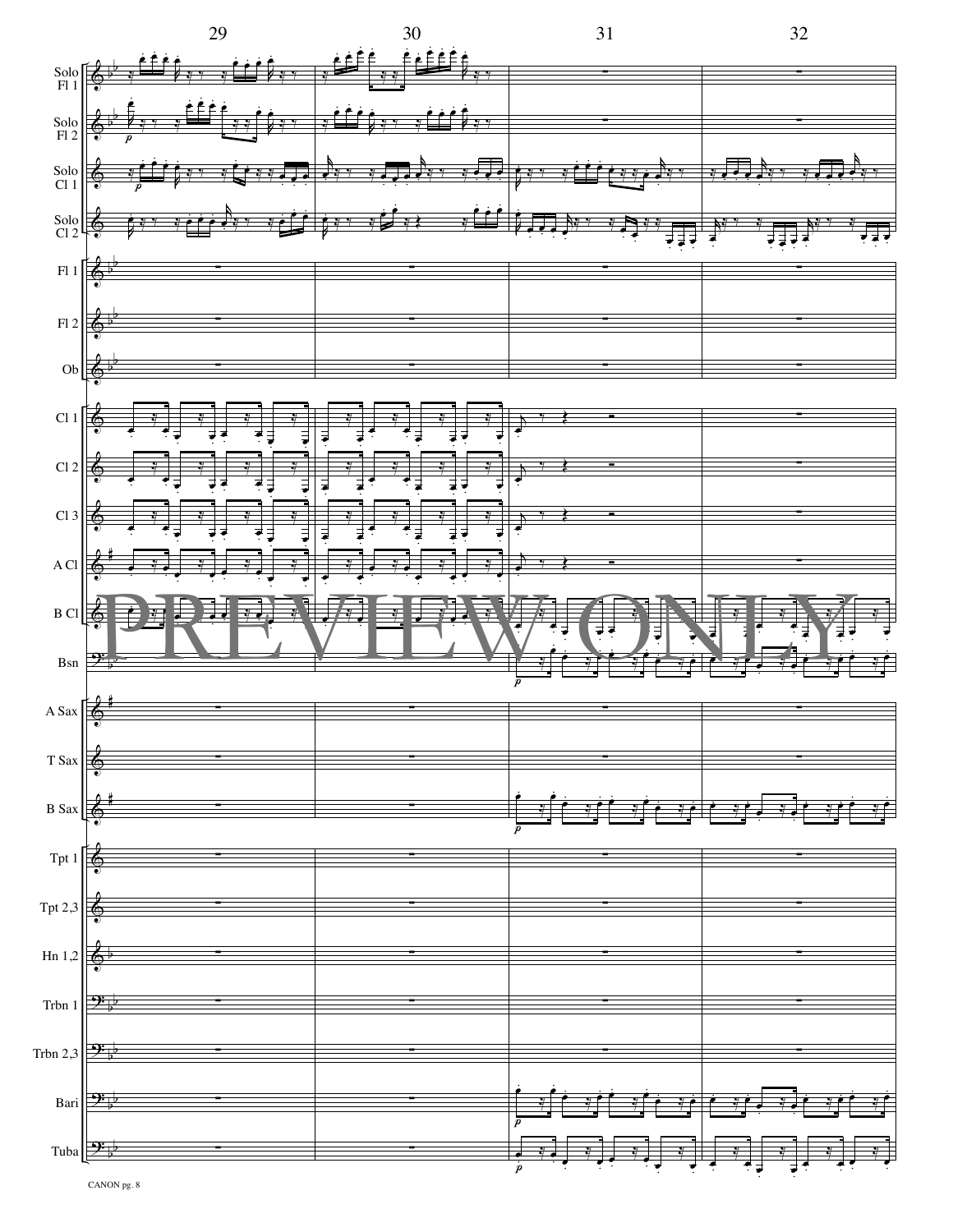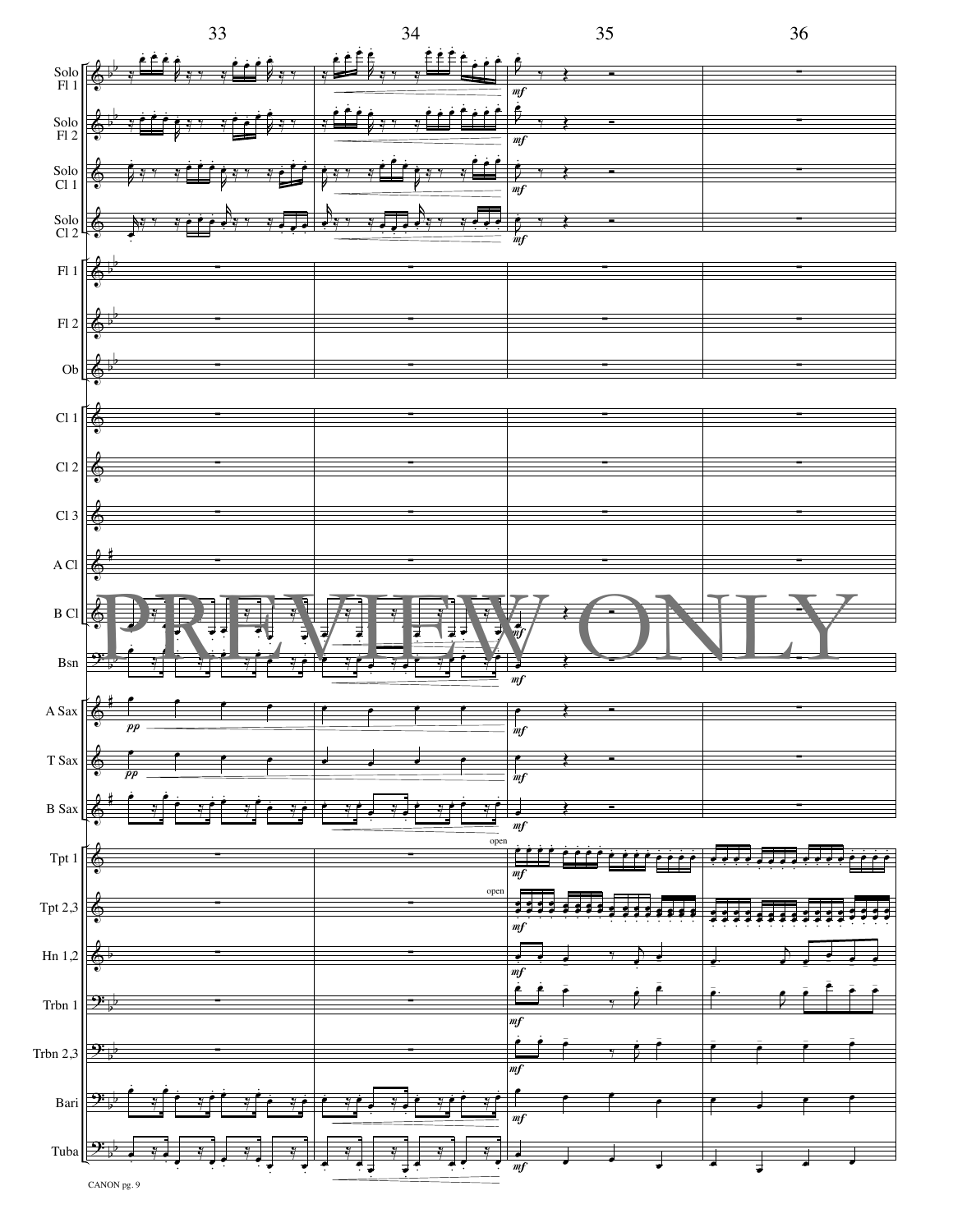

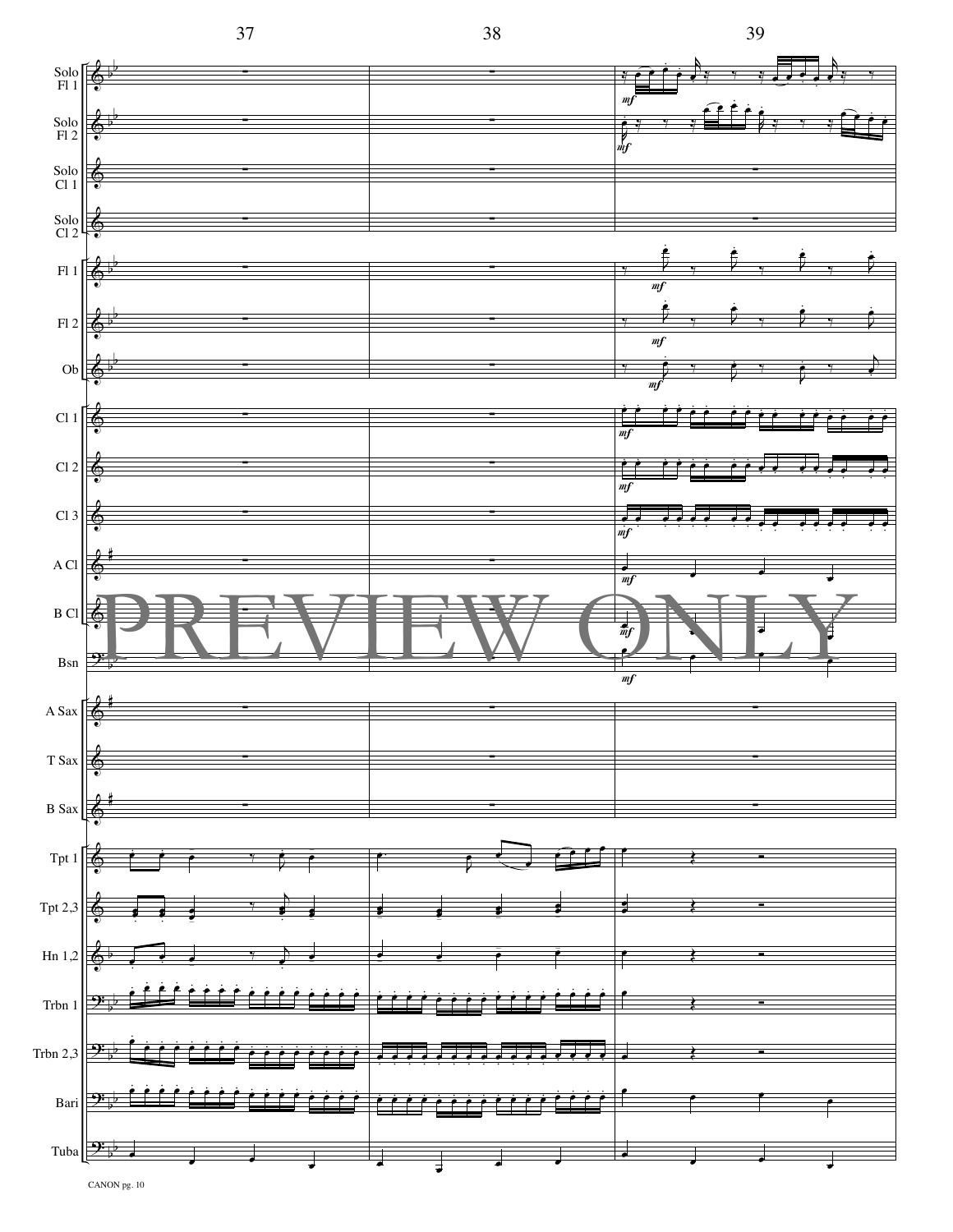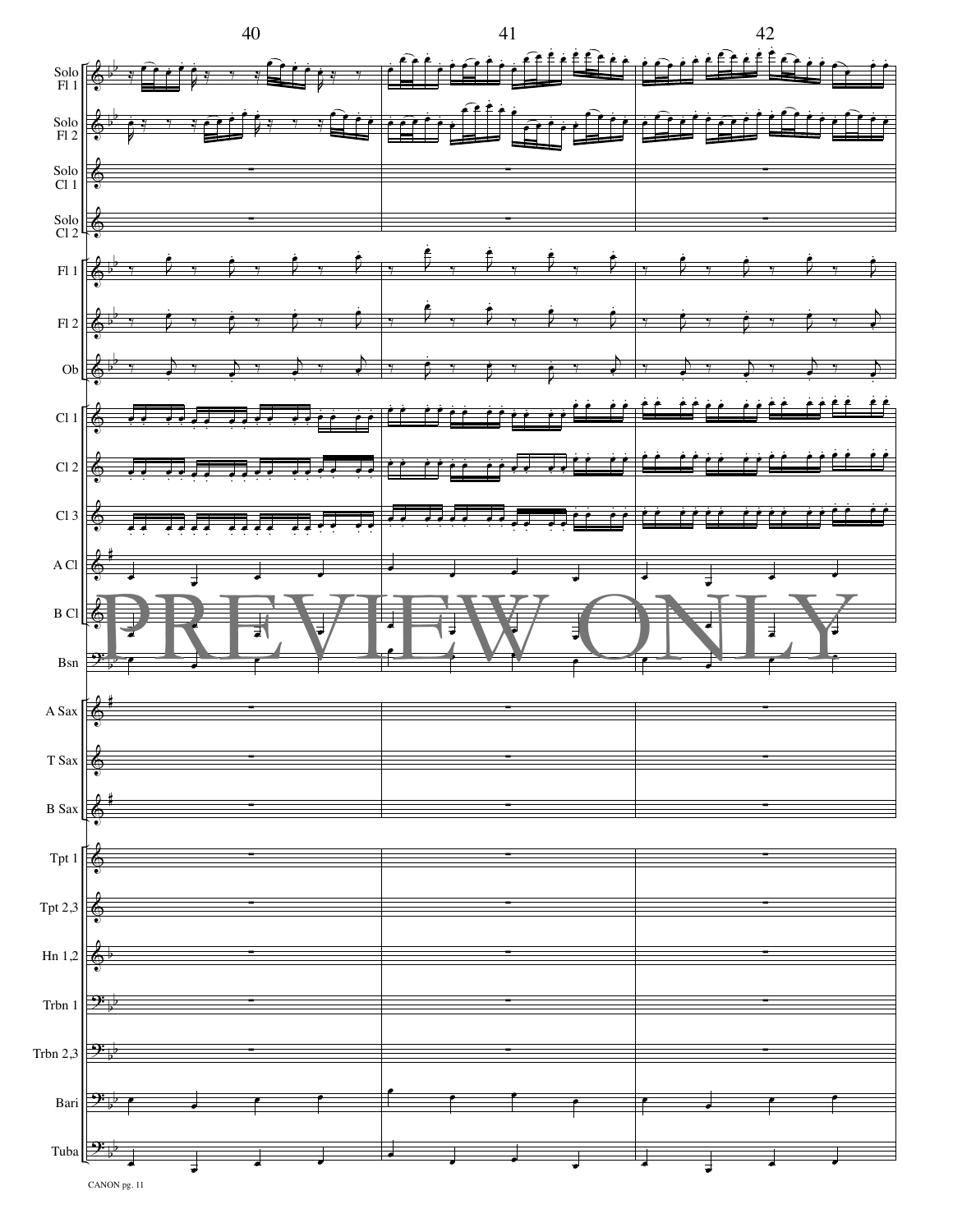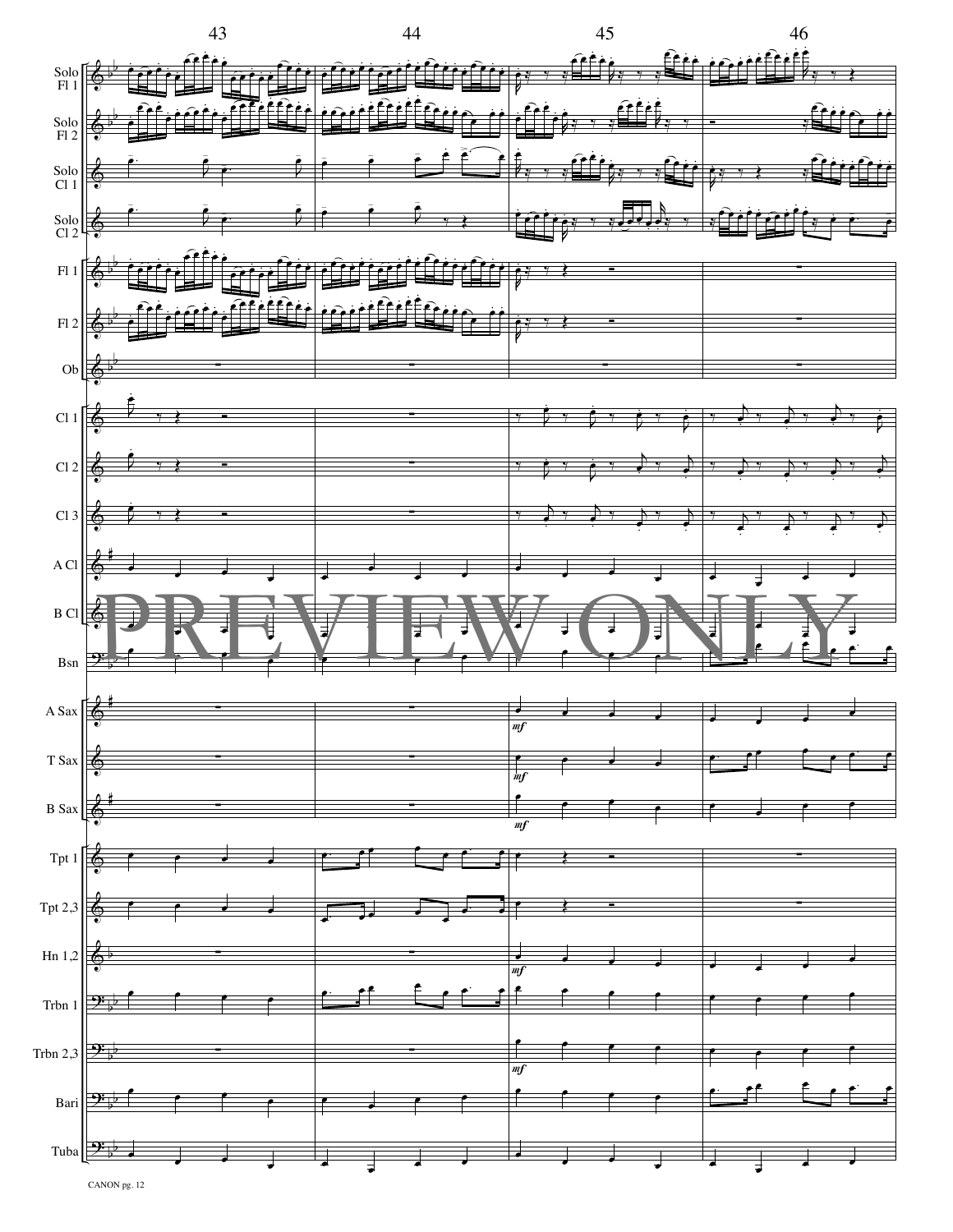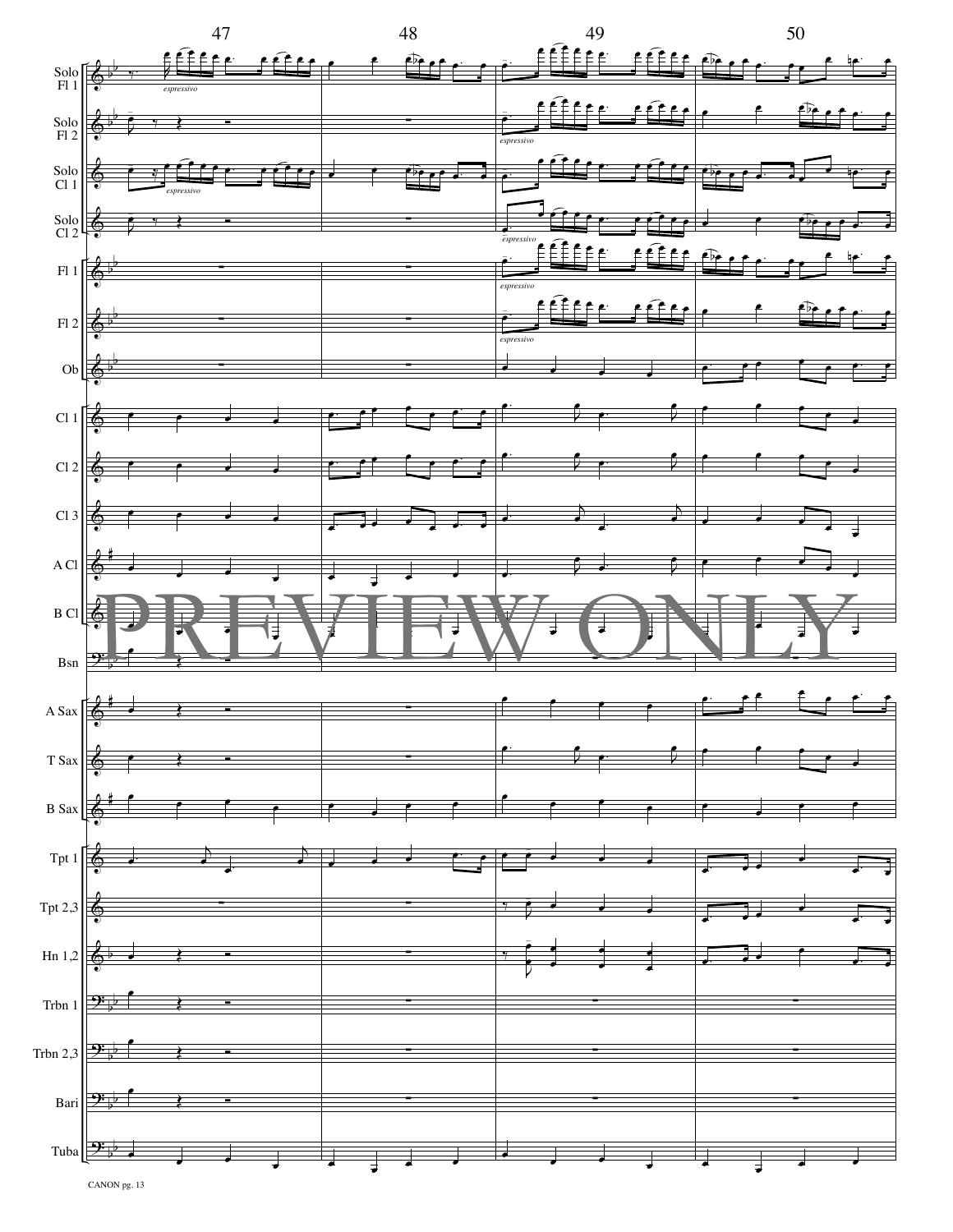